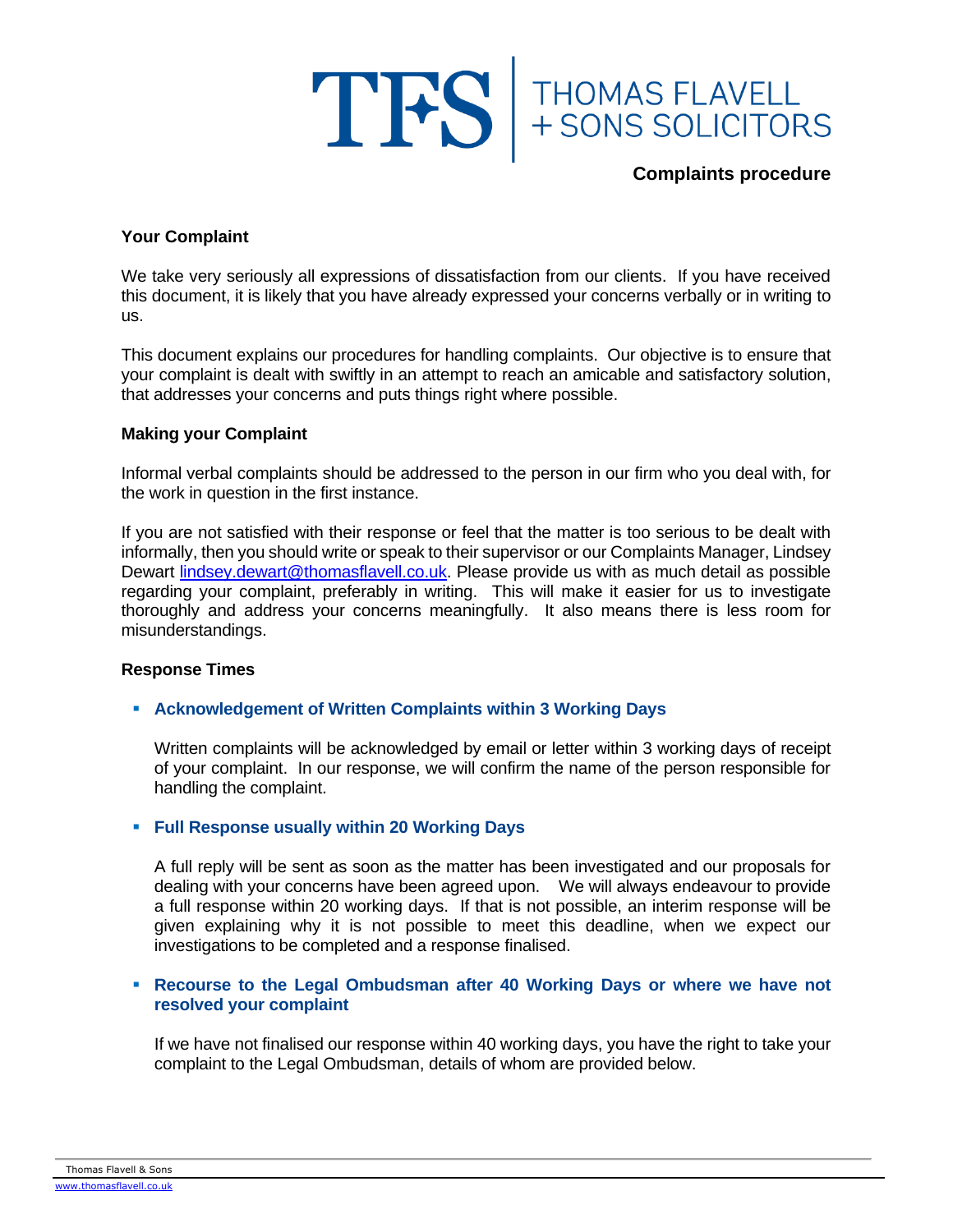If, in the unusual event that we are unable to resolve the matter to your satisfaction, you can take the matter up with the Legal Ombudsman:

- Address: Legal Ombudsman, PO Box 6806, Wolverhampton, WV1 9WJ
- Web: www.legalombudsman.org.uk
- Telephone: 0300 555 0333

The Legal Ombudsman will normally expect you to have taken the matter through our complaints procedure before they will investigate your complaint. In normal circumstances they will expects you to refer the matter to them within six months of receiving the final letter from us regarding your complaint

## **Learning from Complaints**

While we never like to receive any complaints, we view them as an opportunity to learn and improve. All complaints (whether written or verbal) are recorded and logged centrally to enable us to detect recurring problems and trends and correct recurring problems. In this manner, we aim to constantly improve the service we provide.